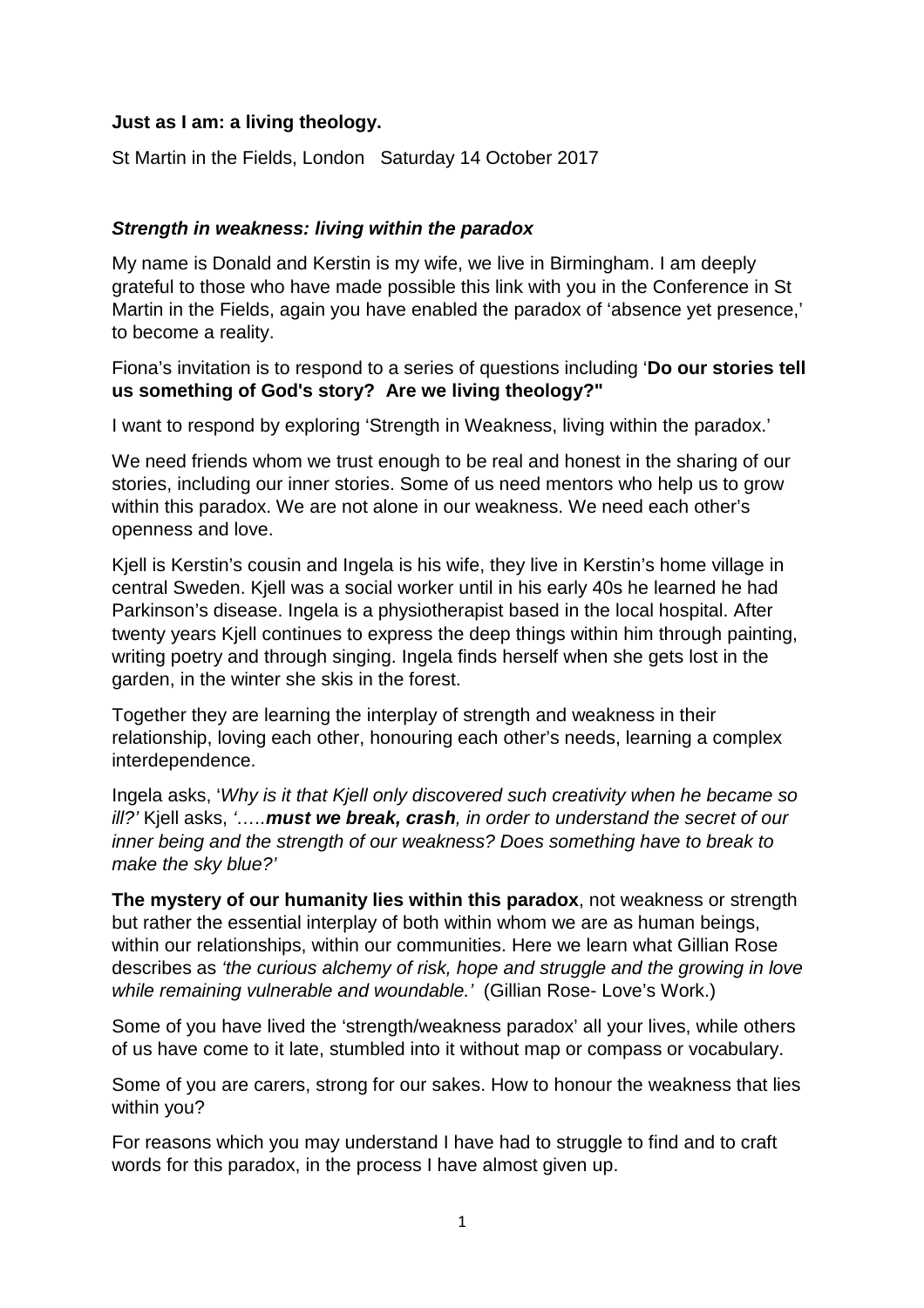# **Where to begin?**

I begin with my own context which continues to have huge implications for Kerstin.

I have lived with a serious spinal condition and chronic pain for over 20 years. I depend on my large gravity chair to support my body following three spinal operations. It needs to be moved from room to room, place to place. In recent years there have been two further periods in hospital, one for a bye pass in my left leg leading to a fasciotomy, a long wound remaining open for nearly four months, cared for through the district nurses. The other period in hospital came about four years later, this time in a dementia ward after becoming delirious during the onset of pneumonia.

At times, and within a variety of circumstances and encounters, I experienced anxiety, fear, rage, and being out of control. At times, I questioned if I possessed the energy and the will to continue to live through a process with many undercurrents, to wherever it might lead.

#### **And yet …….and yet it was within this turmoil, within this insecurity that my world cracked open and life broke through. It was within the letting go that I discovered a hidden release, an unseen movement.**

A friend wrote, 'in our fight for survival within our utmost physical weakness, vulnerability and dependency on others, our inner strength is activated.'

This is the terrain I want to explore and to do so honestly, without clichés, naivety or retrospective romanticism. What I share emerges within a 'looking back' into blurred memories of a raw, at times desolate place. My search for meaning belongs within a particular framework of interpretation. I find encouragement in the words of Thomas Merton, Cistercian monk and prolific writer, 'Do not be one of those who rather than risk failure never attempts anything.'

## **So what of the nature of the emerging life that is breaking through the cracking open, the letting go?**

Each of us reaches this liminal place via different circumstances, each of us finds our own images, clothes them with our own words. This is my way and I hope there are enough resonances.

# **I am as one moving into and inhabiting the foothills and, as if for the first time:**

Beginning to see vistas I have not seen before; to see familiar things differently, sometimes shockingly differently,

Beginning to experience an inner realignment; inhabit new depths in my humanity; learning the power of 'being' and of the 'being-ness of things;' reclaiming my name, my identity.

Beginning to discover an inner freedom, playfulness, openness which surprises, embarrasses, shocks others and also myself. I am learning to fly and also to crash land.

I've joined the truth seekers rather than the truth possessors, discovering fresh focus, directness, straightforwardness;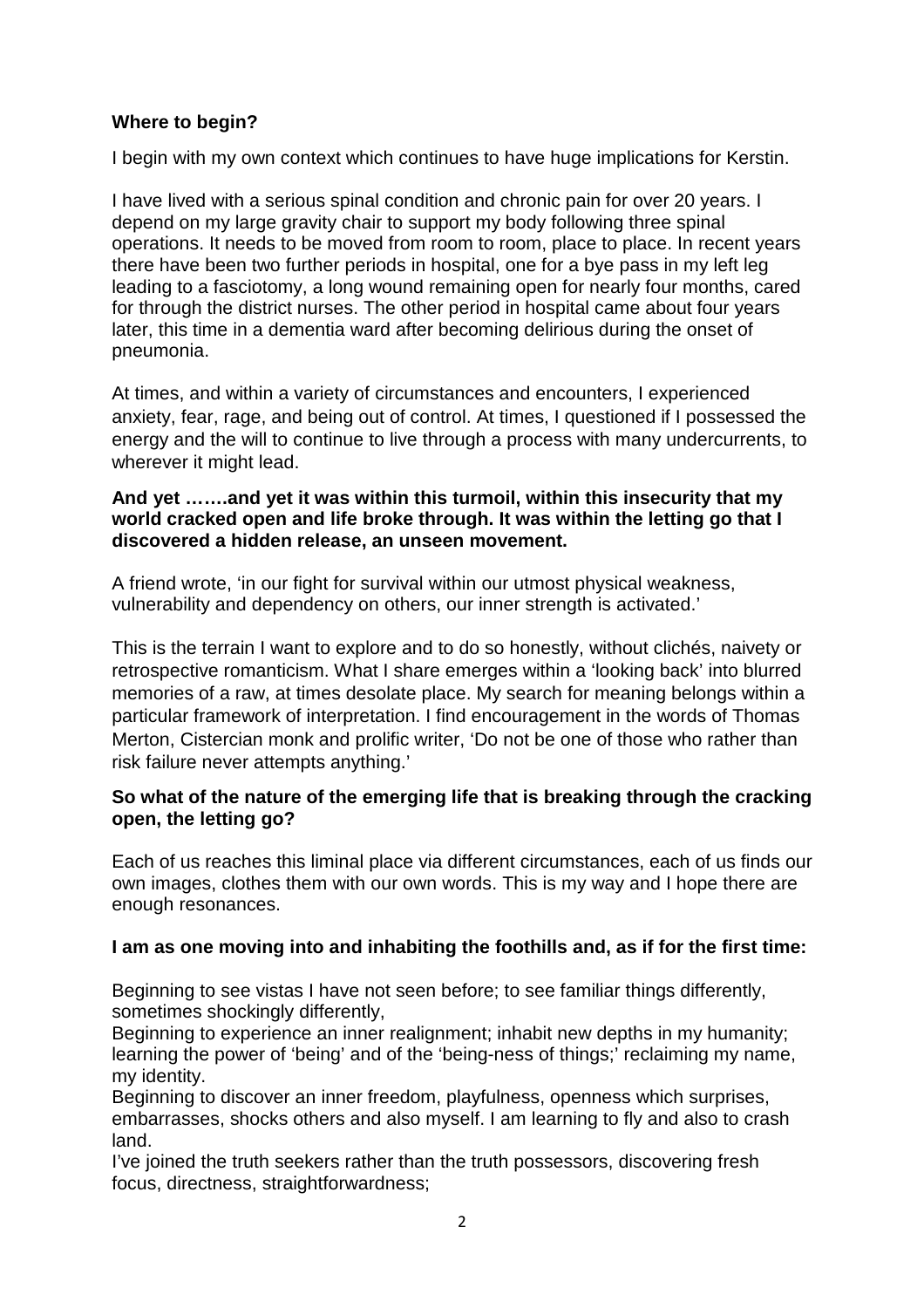Learning the strength to be weak, strength to be gentle, strength to let tears flow I'm discovering that fear can be named and traced to its source, traced and faced, we need no longer be prisoners of fear.

In my continuing physical and emotional limitation, I'm learning to let go old ways of managing, slowly finding new ways, with help,

I'm encountering an unfamiliar yet resonant solidarity, unexpected companionships; surprising communion,

I am discovering the God of life, in life,

Learning God has made my sometimes painful body, God's own dwelling place and home.

I experience more wonder, gratitude, joy, humour, I gaze and ponder more, laugh and cry more, cry and laugh more,

I am held but not protected,

I am encountering angels, angels in many different forms.

I'm startled, at times almost overwhelmed, by encounters with the weakness and strength paradox emerging as blood stained watermarks in the wounds and blessings of our times.

400,000 Rohinya Muslims, refugees fleeing from Myanmar into Bangladesh, women and children walking for days in desperate need of food, shelter, clean water and medical aid, injured and exhausted. What inner strength, resolve and determination within such physical weakness, what resilience!

And closer to home, similar weakness/strength watermarks among the victims of Grenfell Tower in Notting Hill, where we once lived and worked. Within the devastation and desolation, the grieving and the outrage, astonishing insight, measured wisdom, resolve before the forthcoming public enquiry.

Increasingly I wonder about the connections between our own bewildering yet **wonder-full** human experiences, 'Can this be the terrain within which God's Spirit strengthens us within the continuing reality of our weakness?'

Can it be true that through our weakness we are being drawn into the fundamental paradox of the Christian Gospel? Divine nature revealed in what the world regards as folly.

Can our experience of weakness resonate with the Apostle Paul's testimony?

'When I am weak, then I am strong.'

'God's power is most fully known in weakness….'

'God chooses what is weak in the world to shame the strong………..'

'Christ crucified is the power of God and the wisdom of God….' (1 Corinthians 1:24.)

Is it presumptuous to make these connections, the strengthening of God's Spirit within the continuing reality of our weakness?'

John Hull spoke of the disabled us 'Prophets of weakness,' 'Countercultural signs.'